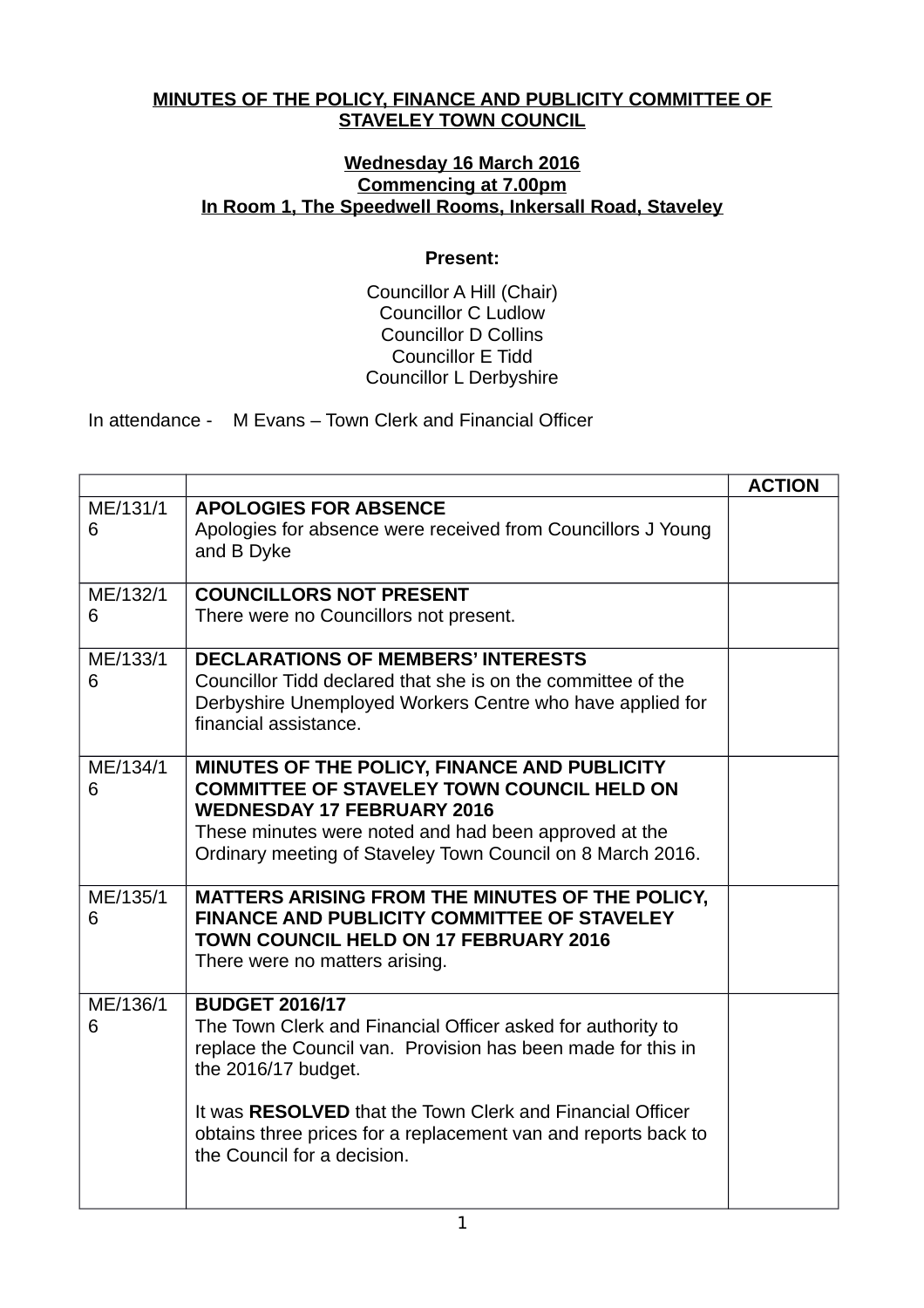| ME/137/1<br>6 | <b>FINANCIAL ISSUES</b><br>It was RESOLVED that a minimum of £250 per annum be paid                                                                                                                                                                                                                                     |  |
|---------------|-------------------------------------------------------------------------------------------------------------------------------------------------------------------------------------------------------------------------------------------------------------------------------------------------------------------------|--|
|               | to Derbyshire Unemployed Workers Centre, over the next four<br>financial years, and that a review of the amount is carried out<br>on an annual basis.                                                                                                                                                                   |  |
|               | It was RESOLVED that:                                                                                                                                                                                                                                                                                                   |  |
|               | The Staveley Brownies be awarded a grant of £200                                                                                                                                                                                                                                                                        |  |
|               | Aaron Cobley be awarded a £250 bursary towards his<br>$\blacksquare$<br>training fees for the World Taekwondo Championships in<br>Argentina in 2017                                                                                                                                                                     |  |
|               | The application for financial assistance from the Friends of<br>Hollingwood Parks has been returned for more details on the<br>proposed expenditure.                                                                                                                                                                    |  |
| ME/138/1<br>6 | <b>HEART OF STAVELEY PROJECT</b><br>The Town Clerk and Financial Officer is planning to hold a                                                                                                                                                                                                                          |  |
|               | workshop with all elected members to start off the procurement<br>project for a managing agent for the refurbished complex. It                                                                                                                                                                                          |  |
|               | was agreed to hold the workshop on 5 April 2016 at 6.00pm                                                                                                                                                                                                                                                               |  |
| ME/139/1<br>6 | <b>HEALTH AND SAFETY</b><br>Keith Church is holding a health and safety seminar for the                                                                                                                                                                                                                                 |  |
|               | tenants of The Stables, on 21 March 2016 at High Street.                                                                                                                                                                                                                                                                |  |
|               | He has recently held a session with the employees at the<br>Speedwell Rooms and devised a pack of checklists for fire,<br>electrical and general safety.                                                                                                                                                                |  |
| ME/140/1      | <b>STAVELEY MARKET</b>                                                                                                                                                                                                                                                                                                  |  |
| 6             | The Town Clerk and Financial Officer reported that a complaint<br>had been received, from a local trader, about the decision to<br>allow Dougie's meat van on to the market. Following a<br>discussion and consideration of this complaint it was agreed<br>that the trial should continue to encourage footfall in the |  |
|               | market.                                                                                                                                                                                                                                                                                                                 |  |
|               | It was RESOLVED that Dougie's Meat be charged £15 per<br>week for the equivalent of each market stall space he occupies.                                                                                                                                                                                                |  |
|               | <b>CONFIDENTIAL</b><br><b>PART II</b>                                                                                                                                                                                                                                                                                   |  |
|               | <b>PUBLIC BODIES (ADMISSION TO MEETINGS ACT) 1960</b>                                                                                                                                                                                                                                                                   |  |
|               | <b>RESOLVED -</b><br>That in view of the fact that publicity would be<br>prejudicial to the public interest by reason of<br>the confidential nature of the following matters,<br>the public and representatives of the press be<br>excluded from this meeting during the<br>discussion thereof.                         |  |